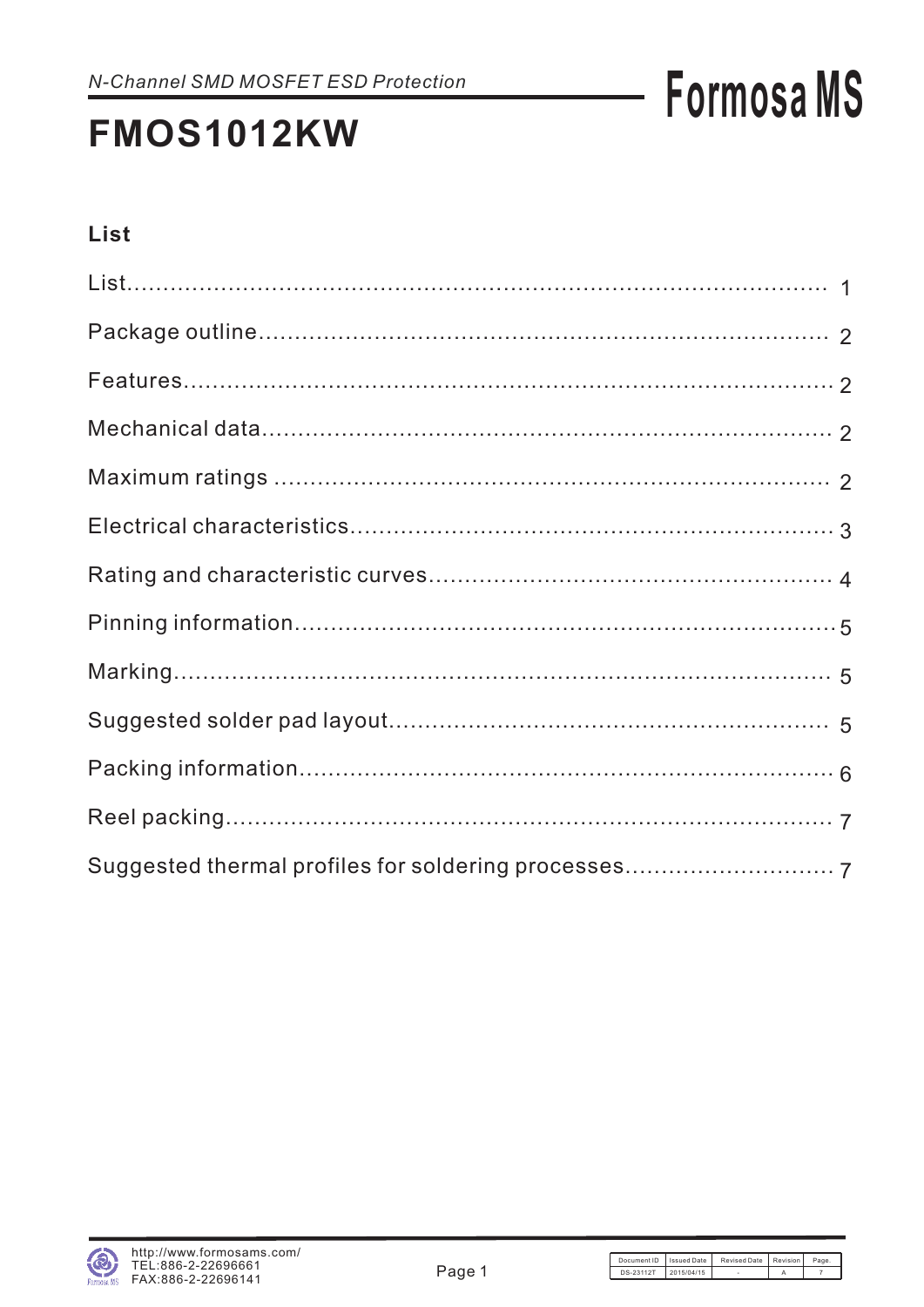# **Formosa MS**

**Package outline**

Dimensions in inches and (millimeters)

SOT-323

0.036 (0.90) 0.044 (1.10)

0.053 (1.35)  $0.045(1.15)$ 

.048(1.20) 0.026 (0.65)TYP.

026 (0.65)TYP.

(A) (B)

> 0.096 (2.45)  $\overline{0.085(2.15)}$

(C)

0.016 (0.40) 0.008 (0.20)

0.021 (0.525)REF.

0.006 (0.15) 0.003 (0.08)

 $.006(0.15)$  $0.003(0.08)$ 

0.087 (2.20)

 $0.087(2.20)$  $0.80(2,00)$ 

0.080 (2.00) .056(1.40)

## **20V N**-**Channel Enhancement Mode MOSFET**- **ESD Protection**

### **Features**

- High-side switching
- Low on-resistance
- Low threshold
- Fast switching speed
- ESD protected up to 2kV
- Lead-free parts meet RoHS requirments
- Suffix "-H" indicates Halogen-free part, ex.FMOS1012KW-H

## **Mechanical data**

- Epoxy:UL94-V0 rated flame retardant •
- Case : Molded plastic, SOT-323
- Terminals : Solder plated, solderable per MIL-STD-750, Method 2026
- Mounting Position : Any
- Weight : Approximated 0.006 gram



- Drivers:Relays, solenoids, lamps, hammers, displays, memories
- Battery operated systems
- Power supply converter circuits
- Load/power switching cell phones, pagers

### Maximum ratings (AT T<sub>A</sub>=25°C unless otherwise noted)

| <b>PARAMETER</b>                                                                        | Symbol                | MIN.  | TYP.       | <b>MAX</b> | UNIT          |
|-----------------------------------------------------------------------------------------|-----------------------|-------|------------|------------|---------------|
| Drain-source voltage                                                                    | <b>VDSS</b>           |       |            | 20         | V             |
| Drain current-continuous (note 1)                                                       | ID(DC)                |       |            | 500        | mA            |
| Drain current-pulsed(note1)                                                             | DM(pulse)             |       |            | 1000       |               |
| Gate-source voltage                                                                     | <b>VGS</b>            |       |            | ±12        | V             |
| Power dissipation (note 2, Ta=25°C)<br>Maximum power dissipation (note 3, Tc=25°C)      | <b>P</b> <sub>D</sub> |       |            | 150<br>275 | mW            |
| Thermal resistance from junction to ambient<br>Thermal resistance from junction to case | Reja<br>Rejc          |       | 833<br>455 |            | $\degree$ C/W |
| Operation junction temperature range                                                    | TJ                    | $-55$ |            | $+150$     | °С            |
| Storage temperature range                                                               | Tstg                  | $-55$ |            | $+150$     | $^{\circ}C$   |

Notes 1:Repetitive rating: Pulse width limited by maximum junction temperature.

2: This test is performed with no heat sink at Ta=25℃.

3: This test is performed with infinite heat sink at Tc=25℃.

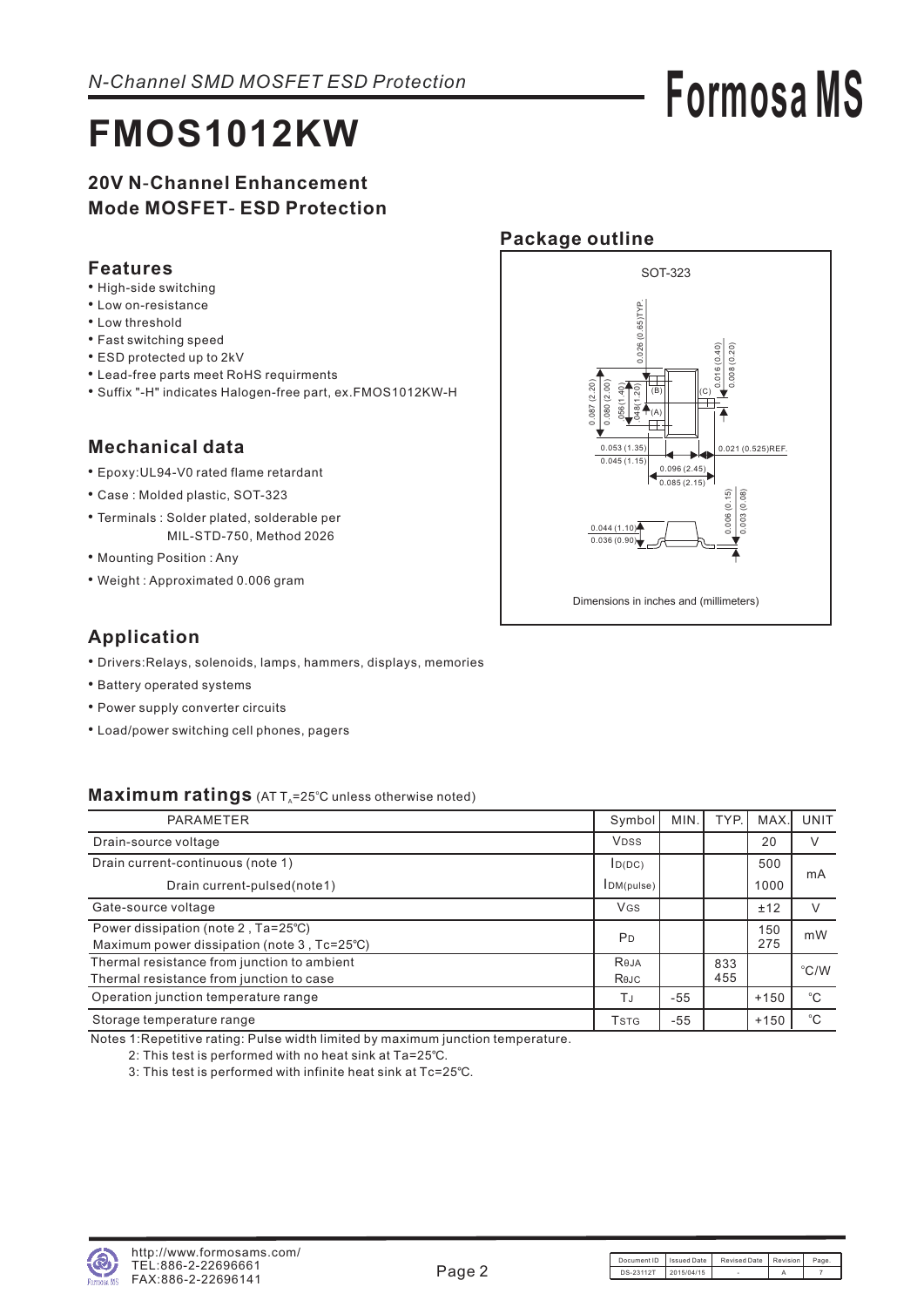# **Formosa MS**

### Electrical characteristics (At T<sub>A</sub>=25°C unless otherwise noted)

| <b>PARAMETER</b>                | <b>CONDITIONS</b>                                        | Symbol      | MIN. | TYP. | <b>MAX</b> | UNIT      |
|---------------------------------|----------------------------------------------------------|-------------|------|------|------------|-----------|
| <b>STATIC CHARACTERISTICS</b>   |                                                          |             |      |      |            |           |
| Drain-source breakdown voltage  | $V$ GS = 0V, ID = 250µA                                  | V(BR)DSS    | 20   |      |            | V         |
| Zero gate voltage drain current | $VDS = 16V$ , $VGS = 0V$                                 | <b>IDSS</b> |      |      | 100        | nA        |
| Gate-body leakage current       | $V$ GS = $\pm$ 4.5V, V <sub>DS</sub> = 0V                | lgss        |      |      | ±1         | μA        |
| Gate threshold voltage          | $VDS = VGS$ , $ID = 250\mu A$                            | VGS(th)     | 0.45 |      | 1.2        | $\vee$    |
| Drain-source on-resistance      | $V$ GS = 4.5V, ID = 600 mA<br>$V$ Gs = 2.5V. Ip = 500 mA | RDS(on)     |      |      | 700<br>850 | $m\Omega$ |
| Forward tranconductance         | $V_{DS} = 10V$ . Ip $= 400$ mA                           | <b>gFS</b>  |      |      |            | S         |
| Diode forward voltage (note 2)  | $Is=0.15A, VGS = 0V$                                     | <b>V</b> sp |      |      | 1.2        |           |

### **DYNAMIC CHARACTERISTICS**

| Intput capacitance (note 1)           |                            | Ciss | 100             |  |
|---------------------------------------|----------------------------|------|-----------------|--|
| Output capacitance (note 1)           | l Vps =16V.Vgs =0V.f =1MHz | Coss | 16              |  |
| Reverse transfer capacitance (note 1) |                            | Urss | $\sqrt{2}$<br>∠ |  |

### **SWITCHING CHARACTERISTICS**

| Total gate charge            |                                                           | Q <sub>g</sub> | 750 |    |
|------------------------------|-----------------------------------------------------------|----------------|-----|----|
| Gate-source charge           | $V_{DS} = 10V$ , VGS = 4.5V, ID = 250 mA                  | Qgs            | 75  | nC |
| Gate-drain charge            |                                                           | Qgd            | 225 |    |
| Turn-on delay time (note 2)  |                                                           | $td($ on $)$   | 5   |    |
| Turn-on rise time (note 2)   | $VDD=10V$ ,                                               |                | 5   |    |
| Turn-off delay time (note 2) | $RL = 47\Omega$ , ID=200mA,<br>$V$ GS=4.5V.RG=10 $\Omega$ | $td($ off $)$  | 25  | ns |
| Turn-off fall time (note 2)  |                                                           | tf             | 11  |    |

Notes 1:These parameters have no way to verify.

2: Pulse Test : Pulse Width≤300μs, duty cycle≤0.5%.

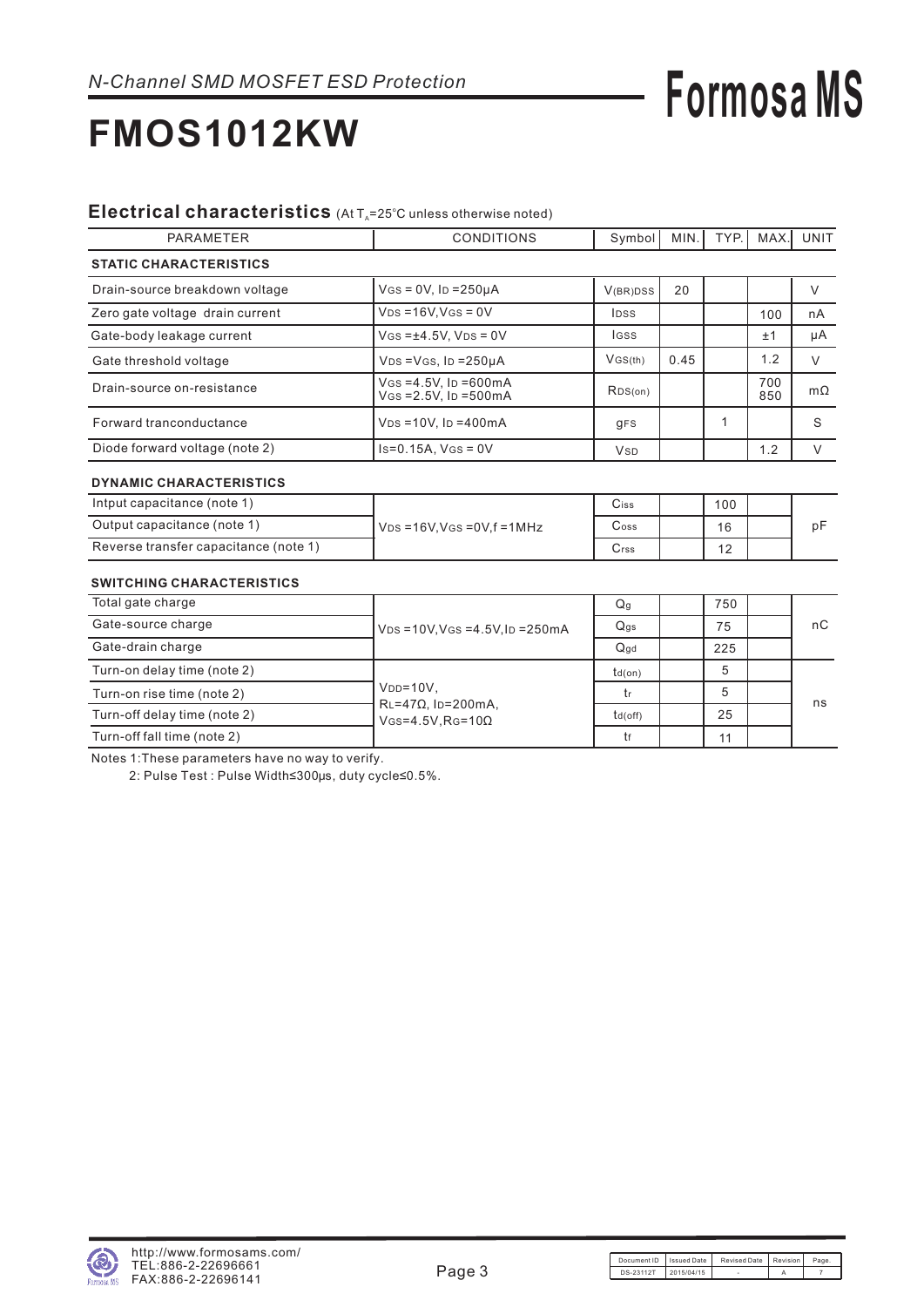



Document ID | Issued Date | Revised Date | Revision | Page DS-23112T 2015/04/15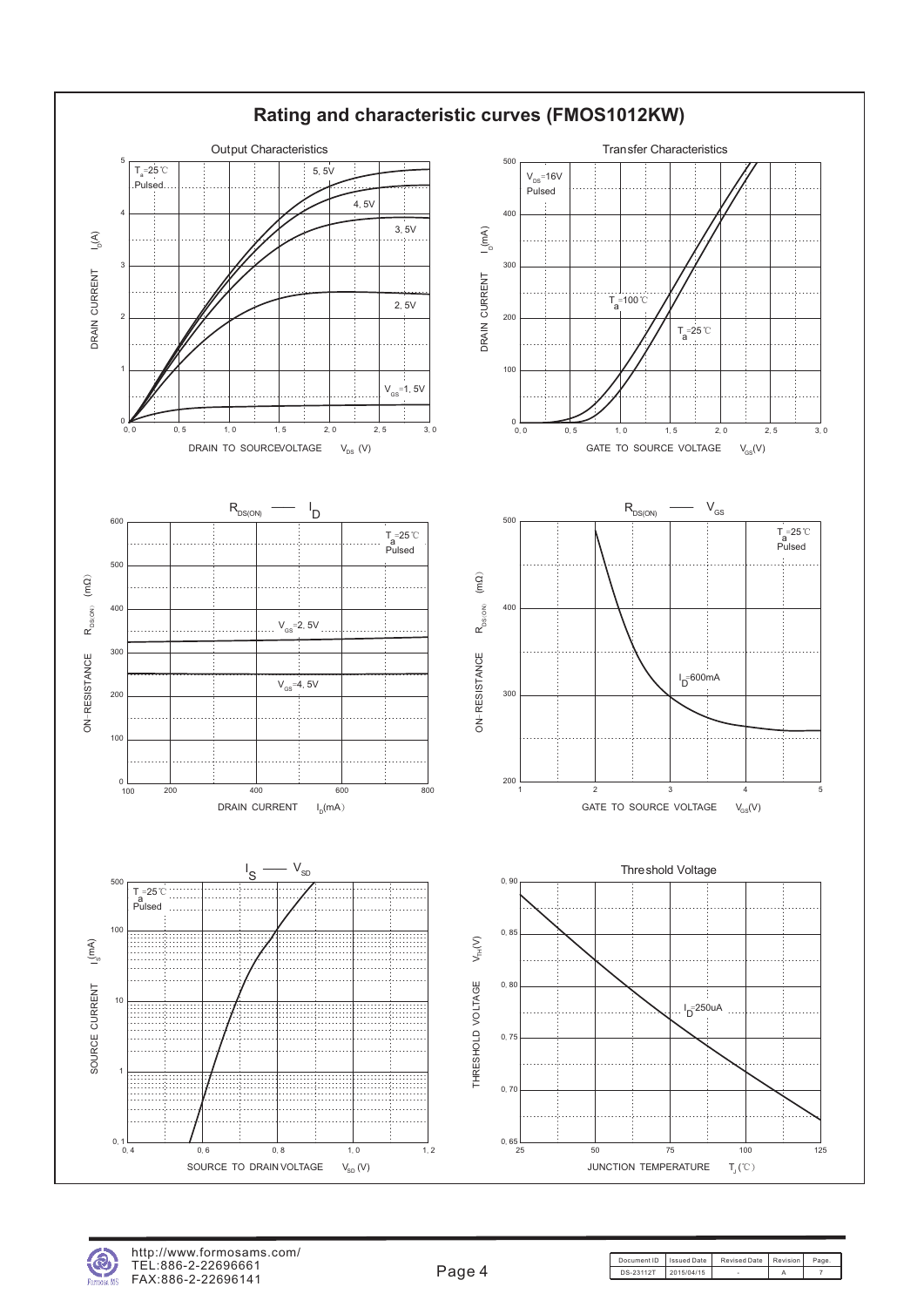# **Formosa MS**

## **Pinning information**



### **Marking**

| Type number       | Marking code |
|-------------------|--------------|
| <b>FMOS1012KW</b> |              |

## **Suggested solder pad layout**

**SOT-323**



Dimensions in inches and (millimeters)

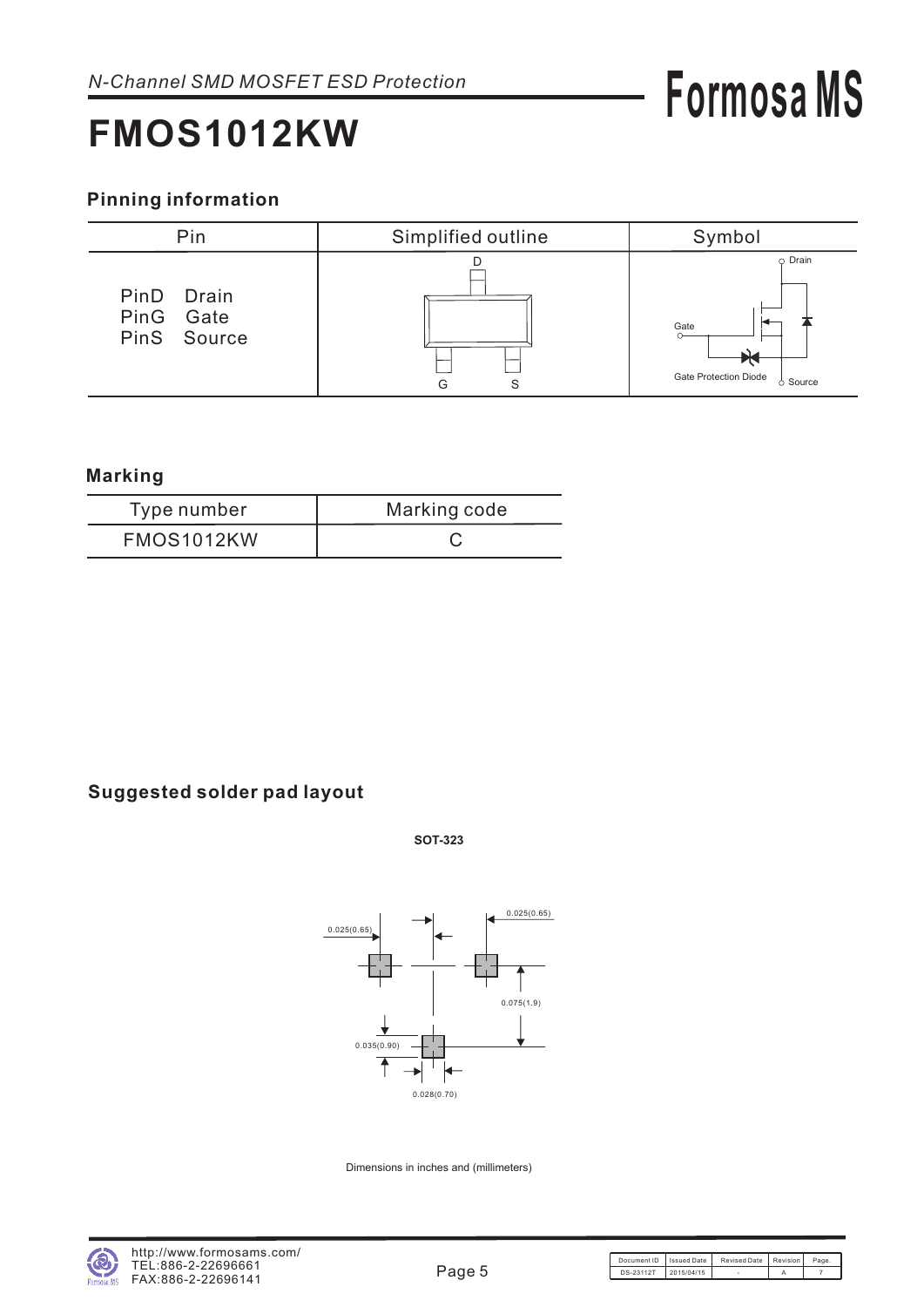# **Formosa MS**

## **FMOS1012KW**

## **Packing information**





W<sub>1</sub>

D

|                           |                |           | unit:mm |
|---------------------------|----------------|-----------|---------|
| Item                      | Symbol         | Tolerance | SOT-323 |
| Carrier width             | A              | 0.1       | 2.25    |
| Carrier length            | B              | 0.1       | 2.55    |
| Carrier depth             | C              | 0.1       | 1.19    |
| Sprocket hole             | d              | 0.1       | 1.55    |
| 13" Reel outside diameter | D              | 2.0       | -       |
| 13" Reel inner diameter   | D <sub>1</sub> | min       |         |
| 7" Reel outside diameter  | D              | 2.0       | 178.00  |
| 7" Reel inner diameter    | D <sub>1</sub> | min       | 54.40   |
| Feed hole diameter        | D <sub>2</sub> | 0.5       | 13.00   |
| Sprocket hole position    | F              | 0.1       | 1.75    |
| Punch hole position       | F              | 0.1       | 3.50    |
| Punch hole pitch          | P              | 0.1       | 4.00    |
| Sprocket hole pitch       | P <sub>0</sub> | 0.1       | 4.00    |
| Embossment center         | P <sub>1</sub> | 0.1       | 2.00    |
| Overall tape thickness    | T              | 0.1       | 0.23    |
| Tape width                | W              | 0.3       | 8.00    |
| Reel width                | W <sub>1</sub> | 1.0       | 11.40   |

Note:Devices are packed in accor dance with EIA standar RS-481-A and specifications listed above.